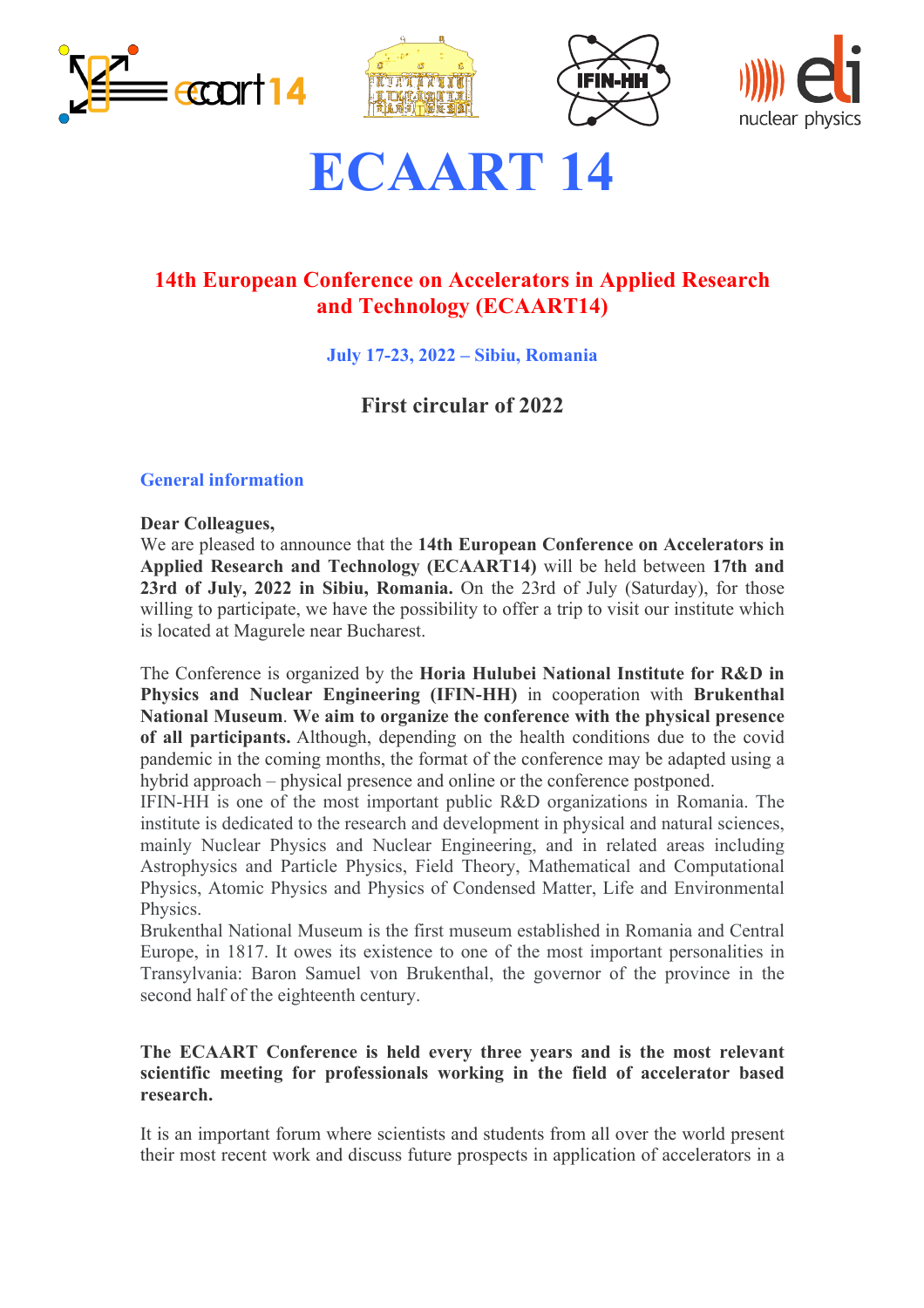variety of scientific and industrial fields such as, material science, art, archeology, life science, environment, etc.

#### **Scientific Programme**

ECAART14 will comprise oral and poster contributions on the latest scientific and technological results and will be supplemented by high level invited presentations. Authors are encouraged to submit abstracts of original and unpublished work of the listed conference topics. The official language of the conference is English, which will be used for all presentations and printed materials.

## **Important Dates**

- Abstract submission deadline: **May 9th, 2022**
- Notification of accepted abstracts: **May 20th, 2022**
- Early bird registration deadline: **June 6th, 2022**
- Preliminary program available online: **July 1st, 2022**
- Manuscript submission open: **June 22nd, 2022**
- Deadline for manuscripts submission: **September 9th, 2022**

### **Proceedings**

Proceedings will be published as a special issue of the journal "Nuclear Instruments and Methods in Physics Research Section B: Beam Interactions with Materials and Atoms" (Elsevier B.V.).

#### **Topics**

- Simulation and fundamentals
- Accelerator technology and development
- Ion beam analysis
- Ion beam modification of materials
- Accelerator Mass Spectrometry
- Synchrotron radiation
- Applications to life science
- Applications to art and archeology
- Radiation effects on electronics
- Ouantum technology applications
- High-power laser driven accelerators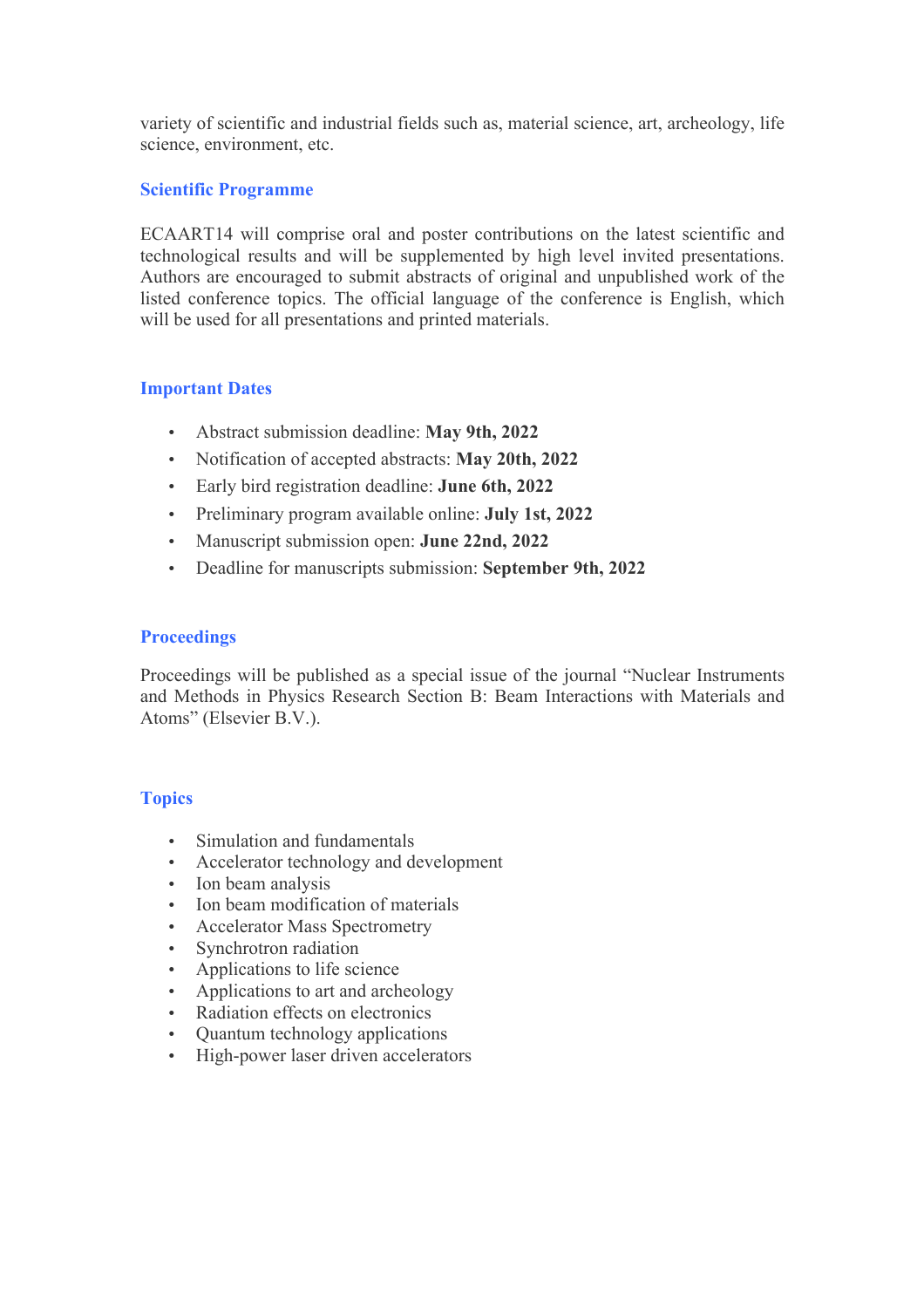### **International Committee**

- **Lucile Beck,** CEA, Paris, France
- **Klaus Bethge†,** Goethe University, Frankfurt, Germany
- **Thomas Calligaro,** CNRS, Paris, France
- **Ferenc Ditroi,** Institute for Nuclear Research, Debrecen, Hungary
- **Max Döbeli**, ETH, Zürich, Switzerland
- **Alexander F. Gurbich,** Institute for Physics and Power Engineering, Obninsk, Russia
- **Jyrki Räisänen**, University of Helsinki, Finland
- **Walter Kutschera**, Universität Vienna, Austria
- **Mats Lindroos**, European Spallation Source, Sweden
- **Pier Andrea Mandò**, INFN, Florence, Italy
- **Michael Kokkoris**, National Technical University of Athens, Greece
- **Maria Adelaide de Almeida Pedro de Jesus,** Universidad de Nova de Lisboa, Portugal
- **Miguel Angel Respaldiza** Galisteo, Universidad de Sevilla, Spain
- **David Strivay**, Université de Liège, Belgium
- **Guy Terwagne**, Université de Namur, Belgium
- **Roger Webb**, University of Surrey, United Kingdom
- **Timo Sajavaara**, University of Jyväskylä, Finland
- **Zdravko Siketic**, Ruder Boskovic Institute, Croatia

#### **Invited speakers**

Please find below the invited speakers that confirmed their participation.

- •**Prof. David Jamieson**, School of Physics, The University of Melbourne, Australia
- •**Prof. Jonathan England,** Ion Beam Center, Advanced Technology Institute, University of Surrey, Guildford, Surrey, UK
- •**Dr. Christine Hatté**, Silesian University of Technology, Gliwice, Poland & Laboratoire des Sciences du Climat et de l'Environnement, Universite Paris-Saclay, France
- •**Dr. Martin Martschini**, VERA laboratory-Isotope Physics, Faculty of Physics, University of Vienna, Austria
- •**Dr. Mikko Laitinen**, Department of Physics, Accelerator Laboratory, University of Jyväskylä, Finland
- •**Dr. Maria Teresa Pinheiro**, Institute for Bioengineering and Biosciences, Department of Engineering and Nuclear Sciences Instituto Superior Técnico, Universidade de Lisboa, Portugal
- •**Prof. Marco Durante**, Biophysics Department, GSI Helmholtzzentrum für Schwerionenforschung, Darmstadt, Germany
- •**Dr. Luca Labate,** Istituto Nazionale di Ottica (INO)Consiglio Nazionale delle Ricerche (CNR) Pisa, Istituto Nazionale di Fisica Nucleare (INFN), Italy

We will update this information on the conference website once we have confirmation from all our invited spakers.